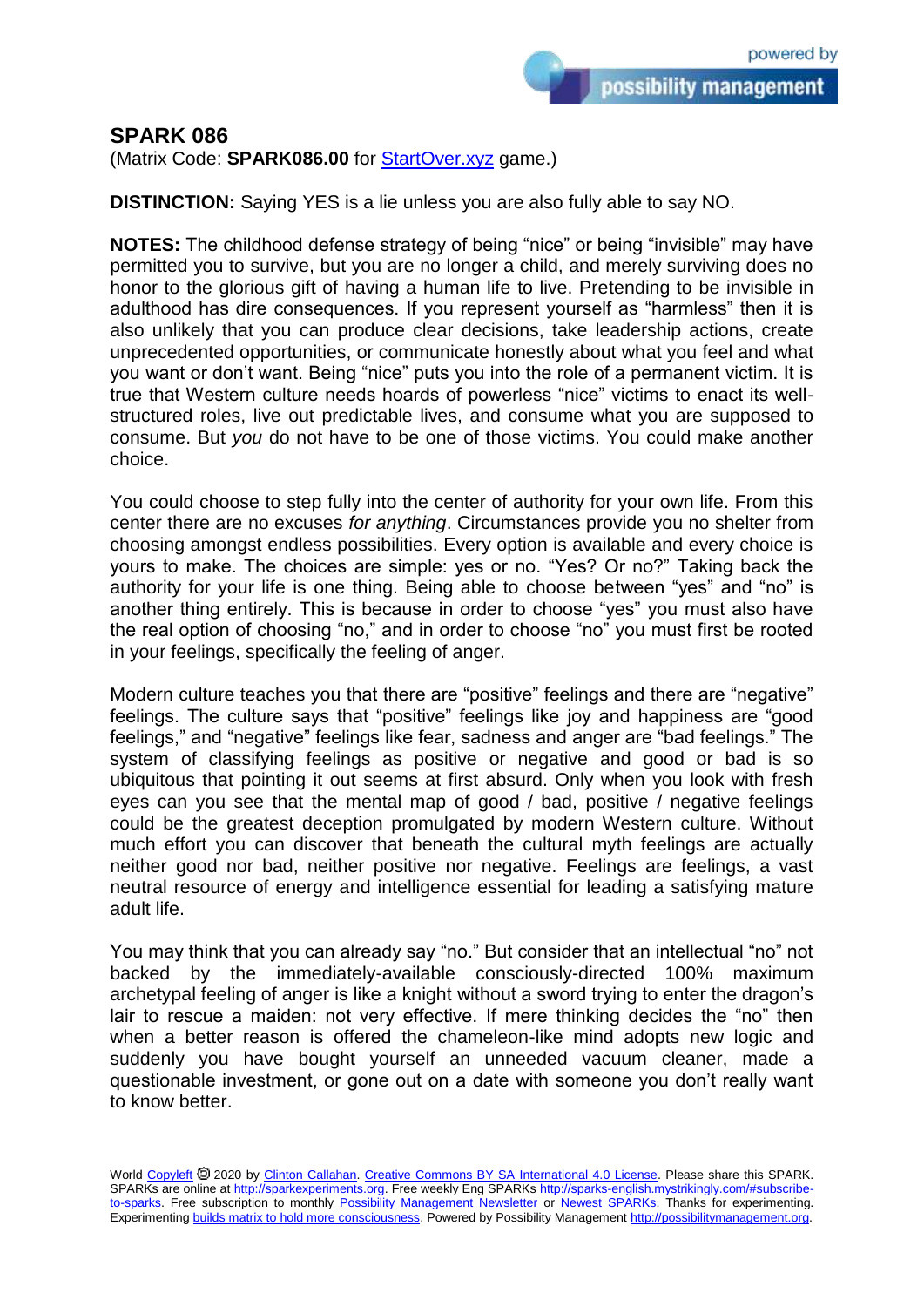Any "yes" that is not sponsored by an alert and activated arsenal of nuclear rage poised to deliver a "no" if necessary is a false "yes." Any "yes" is a lie if you do not have the true ability to also choose "no." The proof will be if you can hold your "no" in challenging circumstances such as when everyone else at the meeting agrees to something else, when your children have an opposing desire, when your spouse or parents threaten an emotional outburst, or when your "no" would reveal the corruption of your colleague, your boss, your company or your country. It is in those times that your "no" will be put to the true test.

## **EXPERIMENTS:**

You receive little training in how to represent a "no" that carries consequences. Your children out-think you, your parents or neighbors invade your privacy, your destiny outruns you, and extraordinary love slips through your fingers like fog. Effective "no" saying is a responsible skill that does not succeed through threats of destruction or violence. Your experiment is to further develop your mature "no" saying skills. Prepare yourself in three steps.

**SPARK086.01** Ask individual friends or colleagues to give you feedback and coaching about how you say "no." This only takes a couple of minutes each time. Have them give you a command such as, "Raise your right hand," "Sit there and be quiet," or, "Give me your wallet." Whatever they tell you, your job is to say, "no." Each time you say "no" ask them to give you feedback about what happened and coaching about what to change to say a better "no" next time. Their feedback should include your tone of voice, where you put your attention, the quality of your eye contact, and how your communication lands in their body. Did they really perceive your "no" or not? No matter how many times you practice you will keep getting valuable feedback and coaching because it is impossible to say "no" perfectly.

**SPARK086.02** Reserve a time when you can be alone in your bedroom. Tell others that you will be doing some loud rage work and you will be fine; you will be done in a few minutes. Then lie down on your bed, close your eyes and hook into your rocket fuel. Squeeze your toes and fists into tight balls until your rage comes up your arms, legs and spine into your voice and start shouting "NO!" for no reason. Do not hurt yourself AND let your body experiment with fully expressing maximum archetypal rage. Let your body move. Do not mix any other feelings like fear or sadness in with the anger. Separate your feelings from each other and express only pure anger. If you notice pictures or memories coming into your mind's eye you may wish to use additional words, such as, "Stop that you (blankity-blank)! That is not okay with me! It is over! This will never happen again! This is none of your business! This is my space, my body, and my life! Stay out!" Shouting these words is fine in this practice exercise. Just be sure that the words come from your body rather than from your mind. Go and go until the flood stops by itself, up to three minutes at a time, three times a week, for three months. Going through this three-month process will change your relationship to the feeling of anger forever.

**SPARK086.03** Now try it in real life. Once a day say "no" to someone about something. You do not need to shout. Just have the shout ready. Whether it is to the religious witnesses knocking at your door, to your older child scaring your younger

World [Copyleft](https://en.wikipedia.org/wiki/Copyleft) <sup>®</sup> 2020 by [Clinton Callahan.](http://clintoncallahan.mystrikingly.com/) [Creative Commons BY SA International 4.0 License.](https://creativecommons.org/licenses/by-sa/4.0/) Please share this SPARK. SPARKs are online at [http://sparkexperiments.org.](http://sparks-english.mystrikingly.com/) Free weekly Eng SPARKs [http://sparks-english.mystrikingly.com/#subscribe](http://sparks-english.mystrikingly.com/#subscribe-to-sparks)[to-sparks.](http://sparks-english.mystrikingly.com/#subscribe-to-sparks) Free subscription to monthly [Possibility Management Newsletter](https://possibilitymanagement.org/news/) or [Newest SPARKs.](https://www.clintoncallahan.org/newsletter-1) Thanks for experimenting. Experimentin[g builds matrix to hold more consciousness.](http://spaceport.mystrikingly.com/) Powered by Possibility Managemen[t http://possibilitymanagement.org.](http://possibilitymanagement.org/)